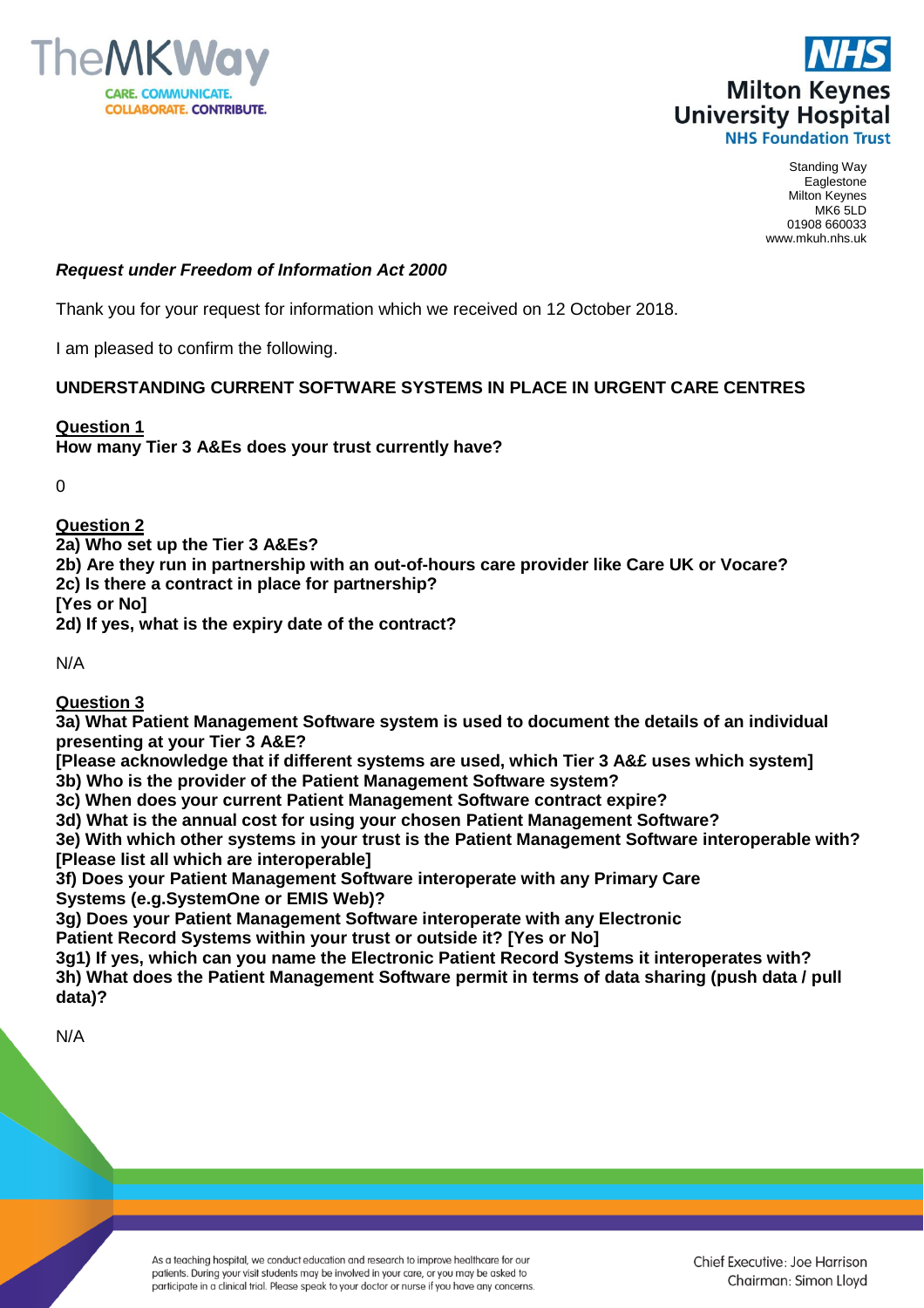# **Question 4**

**4a) Which patient triage system is used in the Tier 3 A&E? [Please indicate if this is different from the Patient Management Software] 4b) When does the contract with your current provider expire? 4c) What is the annual cost for using your chosen patient triage system?** 

N/A

# **Question 6**

**6a) Does your trust use a Patient-Level Resource Management Software?**

**6b) Who is the provider of the Patient-Level Resource Management Software?**

**6c) When does your current Patient-Level Resource Management Software contract expire?**

**6d) What is the annual cost for using your chosen Patient-Level Resource Management Software? 6e) With which other systems in your trust is the Patient-Level Resource Management Software interoperable with?** 

The information requested can be found at [https://www.mkuh.nhs.uk/wp](https://www.mkuh.nhs.uk/wp-content/uploads/2018/10/IT_FOI_Answers.pdf)[content/uploads/2018/10/IT\\_FOI\\_Answers.pdf](https://www.mkuh.nhs.uk/wp-content/uploads/2018/10/IT_FOI_Answers.pdf)

# **Question 7**

**7a) Does your trust use a Staff Planning Software?**

Yes

**7b) Who is the provider of the Staff Planning Software?**

Allocate Software

**7c) When does your current Staff Planning Software contract expire?**

30/05/2019

**7d) What is the annual cost for using your chosen Staff Planning Software?** 

# **£23,246.79**

**7e) With which other systems in your trust is the Staff Planning Software interoperable with? [Please list all which are interoperable]**

ESR

**Question 8 8a) How many Tier 2 A&Es does your trust currently have?**

 $\Omega$ 

**8b) Does the Tier 2 A&E have a Patient Management Software system?**

N/A

**If yes, please answer the following questions**